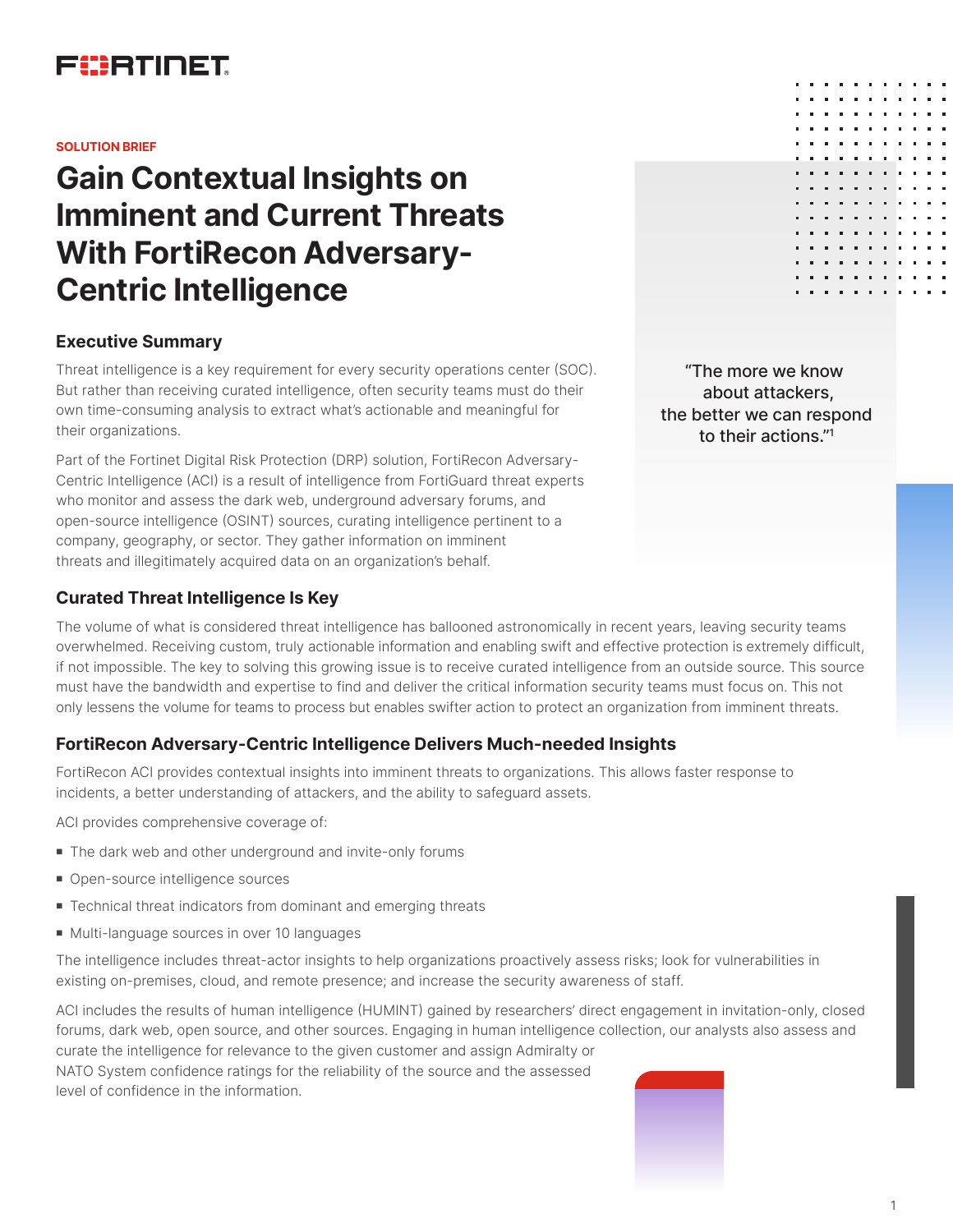Intelligence provided to an organization is collected and can be filtered for:

- <sup>n</sup> Sector-specific threats, such as a threat actor targeting VPN and RDP access in financial services organizations
- **Geography-specific threats**
- Threats to a specific organization, which are also sent as immediate alerts

Threats to organizations can include, but are not limited to:

- **n** Credential exposures
- Other leaked data
- $\blacksquare$  Active vulnerability exploits in the wild
- New attack vectors
- New tactics, techniques, and procedures (TTPs)

Examples of such threats have included:

- Publicly exposed S3 buckets
- A threat actor selling access to an employee's system on the dark web

For the financial services industry, ACI can also include credit card BIN monitoring, with alerting on the first sign of a leaked credit card number.



# **FortiRecon ACI Results**

Having such a highly skilled, experienced threat-intelligence team helps organizations:

- Directly and swiftly address immediate and imminent threats
- Reduce overall risk with knowledge of threat actor TTPs
- Alleviate threat intelligence overload
- Focus limited resources on what's most relevant
- Outsource access to, and engagement with, underground forums, not typically done by corporate SOC teams